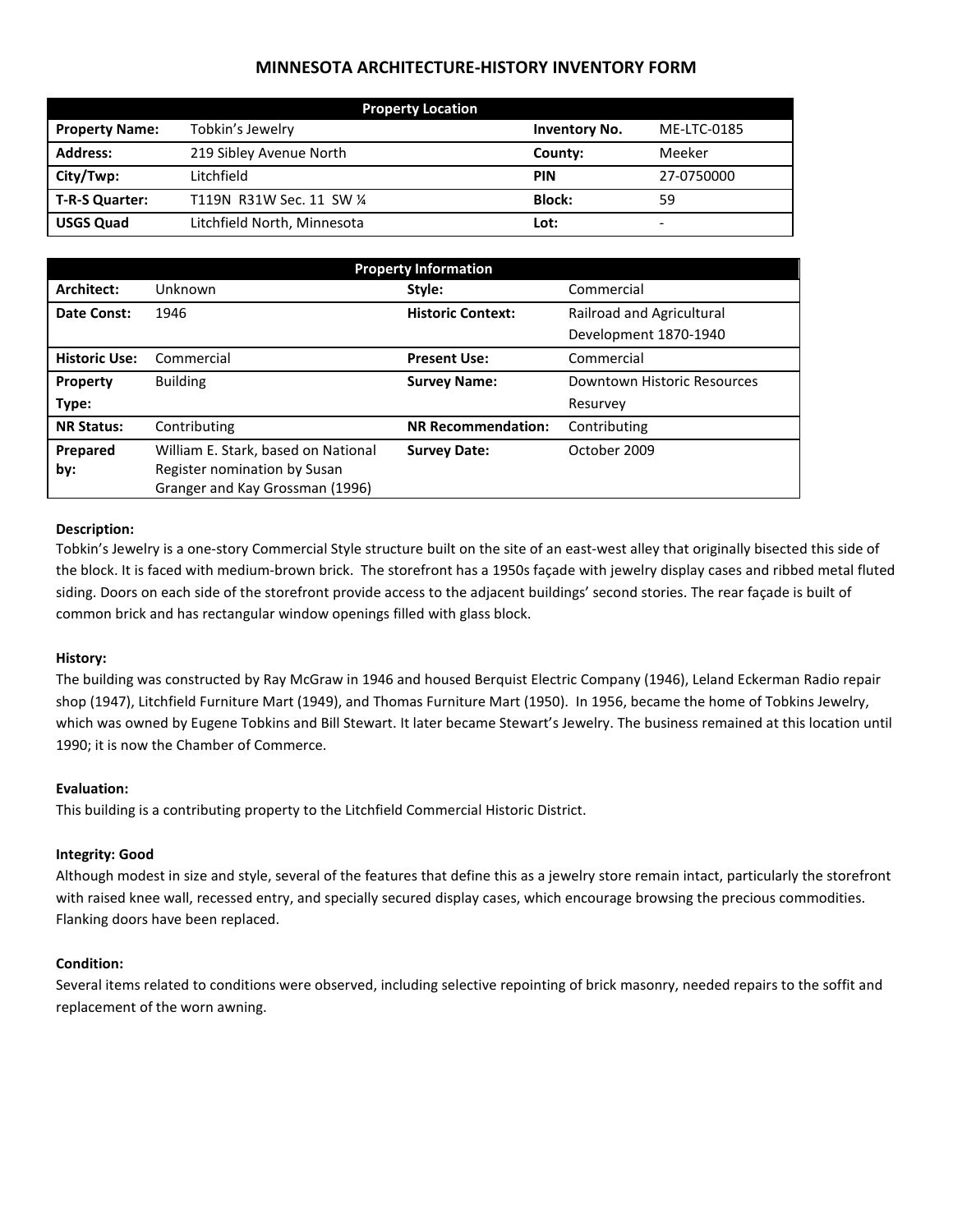

Facing W



Facing E